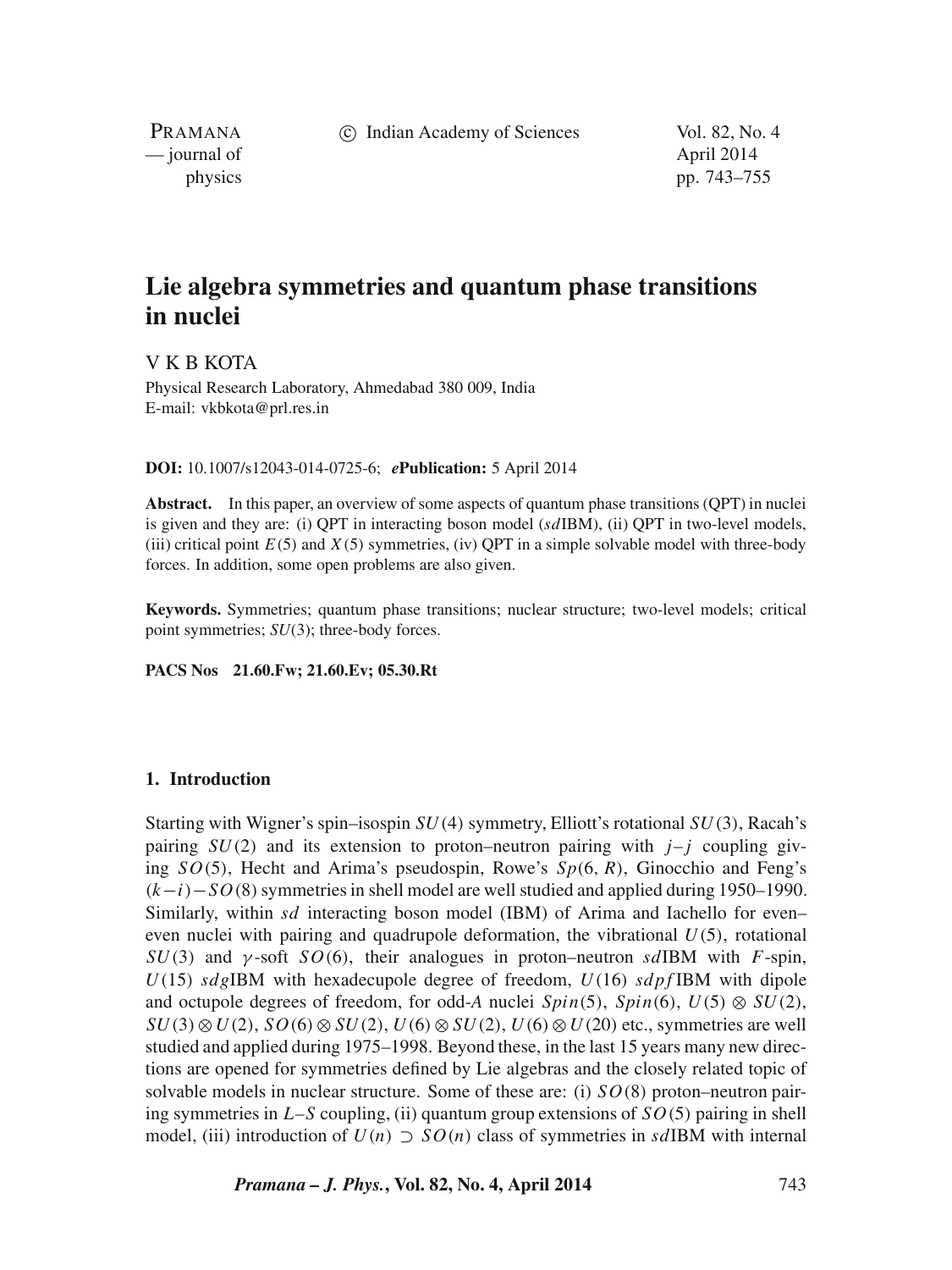degrees of freedom, (iv) Richardson–Gaudin (RG) and other related methods for generalized pairing Hamiltonians in IBM and shell model, (v) partial dynamical symmetries, (vi) supersymmetry (SUSY) defined by graded Lie algebras within IBM (SUSY describes simultaneously the structure of even–even, odd- $A$  and odd–odd nuclei) (see  $[1-12]$  $[1-12]$  and references therein).

One of the most significant outcome of the studies, in the last decade, using symmetries in nuclear structure, is the discovery by Iachello, Jolie and Casten [\[13](#page-12-1)[–15\]](#page-12-2) that the change from one type of symmetry to another, as we change neutron or proton number is indeed a quantum phase transition (QPT). As Iachello and Zamfir state [\[14\]](#page-12-3): "Quantum phase transitions – that is phase transitions that occur at zero temperature as a function of a coupling constant – have become very important .... The concept of quantum phase transition can also be used in mesoscopic systems, that is, systems with finite number of particles, ... nuclei, molecules, atomic clusters, and finite polymers. The transitions in these systems are between shapes or geometric configurations." Phase transitions within  $sd$ IBM were studied in 1980s using mean-field methods  $[2]$  and it is known that  $U(5)$  to  $SU(3)$  is first order,  $U(5)$  to  $SO(6)$  is second order and for  $SO(6)$  to  $SU(3)$ there is no phase transition. However, only recently it is understood  $[15,16]$  $[15,16]$  that these are indeed QPT. As Cejnar *et al* state in their latest review article [\[13\]](#page-12-1): "It was argued that the models of nuclear collective motion, apart from their empirical content, represent a useful laboratory for testing and even inventing new theoretical descriptions of various types of critical phenomena in quantum many-body systems." Finally, as stated in [\[17\]](#page-12-5): "the algebraic IBM and the geometric collective model (GCM), - - - -the coexistence of simple and complex features disclosed in the IBM and GCM studies make the collective models an excellent theoretical laboratory which in many respects surpasses the quantum billiards commonly used in to study the interplay between regular and chaotic motion in finite quantum systems." The purpose of this paper is to give an overview of some topics in QPT in nuclei. The topics selected are closely related to some of the studies made by the author and his collaborators on Lie algebraic symmetry schemes in nuclei. Now, a preview will be given.

Section [2](#page-1-0) gives a brief discussion of QPT in sdIBM. Section [3](#page-3-0) gives results for QPT in two-level models. Section [4](#page-5-0) introduces critical point symmetries. Section [5](#page-8-0) gives results for QPT in a simple solvable model with three-body forces in sdIBM. Finally, [§6](#page-10-0) gives a list of some open problems.

# <span id="page-1-0"></span>**2. Quantum phase transitions in even–even nuclei: Coherent states and** *sd***IBM symmetry limits**

A Hamiltonian that covers the three sdIBM symmetry limits is

$$
H(\zeta, \chi) = \epsilon_0 \left[ (1 - \zeta) n_d - \frac{\zeta}{4N} Q^{\chi} \cdot Q^{\chi} \right],
$$
 (1)

where  $Q^{\chi} = (d^{\dagger}\tilde{s} + s^{\dagger}\tilde{d})^2 + \chi(d^{\dagger}\tilde{d})^2$  and  $\epsilon_0$  is a scale factor. Note that  $\zeta = 0$  gives the U(5) limit,  $\zeta = 1$ ,  $\chi = 0$  gives the SO(6) limit and  $\zeta = 1$ ,  $\chi = \pm(\sqrt{7}/2)$  gives the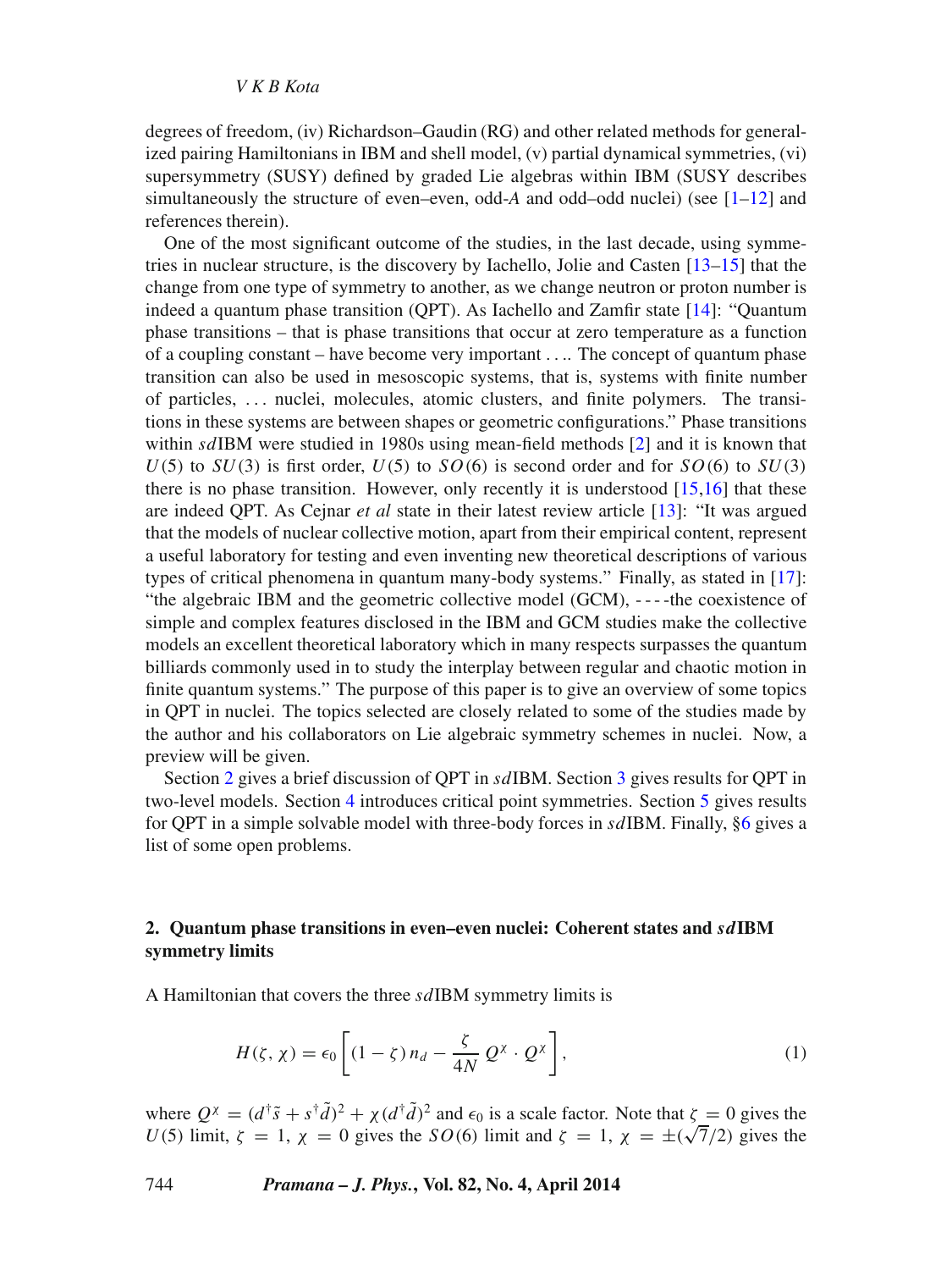$SU(3)$  limit (in fact the + sign gives  $\overline{SU(3)}$  limit). Using the  $(\beta_2, \gamma)$  parameters for a quadrupole surface, most general intrinsic state or coherent state  $(CS)$  for  $sdIBM$  is

<span id="page-2-0"></span>
$$
\begin{aligned} |N; \beta_2, \gamma \rangle &= \left[ N! \left( 1 + \beta_2^2 \right)^N \right]^{-1/2} \\ &\times \left\{ s_0^\dagger + \beta_2 \left[ \cos \gamma d_0^\dagger + 2^{-1/2} \sin \gamma \left( d_2^\dagger + d_{-2}^\dagger \right) \right] \right\}^N |0\rangle \,, \end{aligned} \tag{2}
$$

where  $\beta_2 \ge 0$  and  $0^\circ \le \gamma \le 60^\circ$ . Now the equilibrium shape parameters  $(\beta_2^0, \gamma_0)$  are obtained by using the expectation value of the  $H$  operator in the CS state

$$
E^{(\zeta,\chi)}(N; \beta_2, \gamma) = \langle N; \beta_2, \gamma | H(\zeta, \chi) | N; \beta_2, \gamma \rangle ,
$$
  
\n
$$
E^{(\zeta,\chi)}(N; \beta_2, \gamma) / (\epsilon_0 N) = V^{(\zeta,\chi)}(N, \beta_2, \gamma)
$$
  
\n
$$
= \frac{\beta_2^2}{1 + \beta_2^2} \left[ (1 - \zeta) - \left( \frac{\zeta}{4N} \right) (1 + \chi^2) \right] + \frac{5}{1 + \beta_2^2} \left( -\frac{\zeta}{4N} \right)
$$
  
\n
$$
+ \frac{(N - 1)}{(1 + \beta_2^2)^2} \left( \frac{-\zeta}{4N} \right) \left[ 4\beta_2^2 - 4\sqrt{\frac{2}{7}} \chi \beta_2^3 \cos 3\gamma + \frac{2}{7} \chi^2 \beta_2^4 \right]
$$
(3)

and minimizing it with respect to  $\beta_2$  and  $\gamma$ . Then,  $(\partial E/\partial \beta_2) = 0$  and  $(\partial E/\partial \gamma) = 0$  will give  $(\beta_2^0, \gamma_0)$ . To confirm the minimum, we have to check whether the second derivative is positive, e.g.,  $\left(\frac{\partial^2 E}{\partial (\beta_2)^2}\right) > 0$ . It is seen that, using absolute minimum, the  $U(5)$  limit gives spherical ( $\beta_2^0 = 0$ , vibrational, E is independent of  $\gamma$ ) shape,  $SU(3)$  limit gives axially deformed ( $\beta_2^0 \neq 0$ ,  $\gamma_0 = 0^\circ$ , rotational) shape and the SO(6) limit is  $\gamma$ -unstable  $(\beta_2^0 \neq 0 \text{ and } E \text{ is independent of } \gamma).$ 

In the potential  $V^{(\zeta,\chi)}(N,\beta_2,\gamma)$ , one can take  $\gamma=0^\circ$ , a fixed value of  $\chi$  (to represent  $SU(3)$  or  $SO(6)$  quadrupole operator) and study  $V_{\text{min}}(\beta_2)$  by varying the control parameter  $\zeta$ . This will establish if there is a phase transition. If the first derivative of  $V_{\text{min}}^{\zeta}(\beta_2)$ with respect to  $\zeta$  is discontinuous, we have first-order phase transition and the second derivative is discontinuous, then second-order phase transition. It is established that  $U(5)$ to  $SU(3)$  is first order,  $U(5)$  to  $SO(6)$  is second order and for  $SO(6)$  to  $SU(3)$  there is no phase transition. More importantly, it is shown that  $SO(6)$  is not only a dynamical symmetry but also a critical point of prolate–oblate (i.e.,  $SU(3)$  to  $\overline{SU(3)}$ ) first-order phase transition. Thus: Landau's theory of continuous phase transitions applies to IBM and the phase diagram for sdIBM is now completely determined [\[13\]](#page-12-1). Note that Landau theory is for  $V \to \infty$  as  $\beta_2 \to \infty$  but in sdIBM,  $V(\beta_2)$  is finite for  $\beta_2 \to \infty$ . Therefore, the phase transition will be smoothed out for finite boson number  $(N)$ , as it is the situation with real nuclei, but the signatures remain. Iachello and Zamfir [\[14\]](#page-12-3) suggested that quantities such as isomer shifts (an order parameter) will distinguish first-order from second-order transitions. Let us add that Arias *et al* [\[16\]](#page-12-4) argued that  $U(5)$  to  $SO(6)$  transition is second order QPT due to integrability,  $U(5)$  to  $SU(3)$  is first order due to level repulsion and  $SU(3)$  to  $\overline{SU(3)}$  is due to level crossing.

Let us add that the sdIBM CS given by eq. [\(2\)](#page-2-0) was extended to  $sdg$ IBM that includes hexadecupole degree of freedom and/or pairs coupled angular momentum  $J^{\pi} = 4^{+}$  and shapes in the symmetry limits of this model were determined in the past. Details are given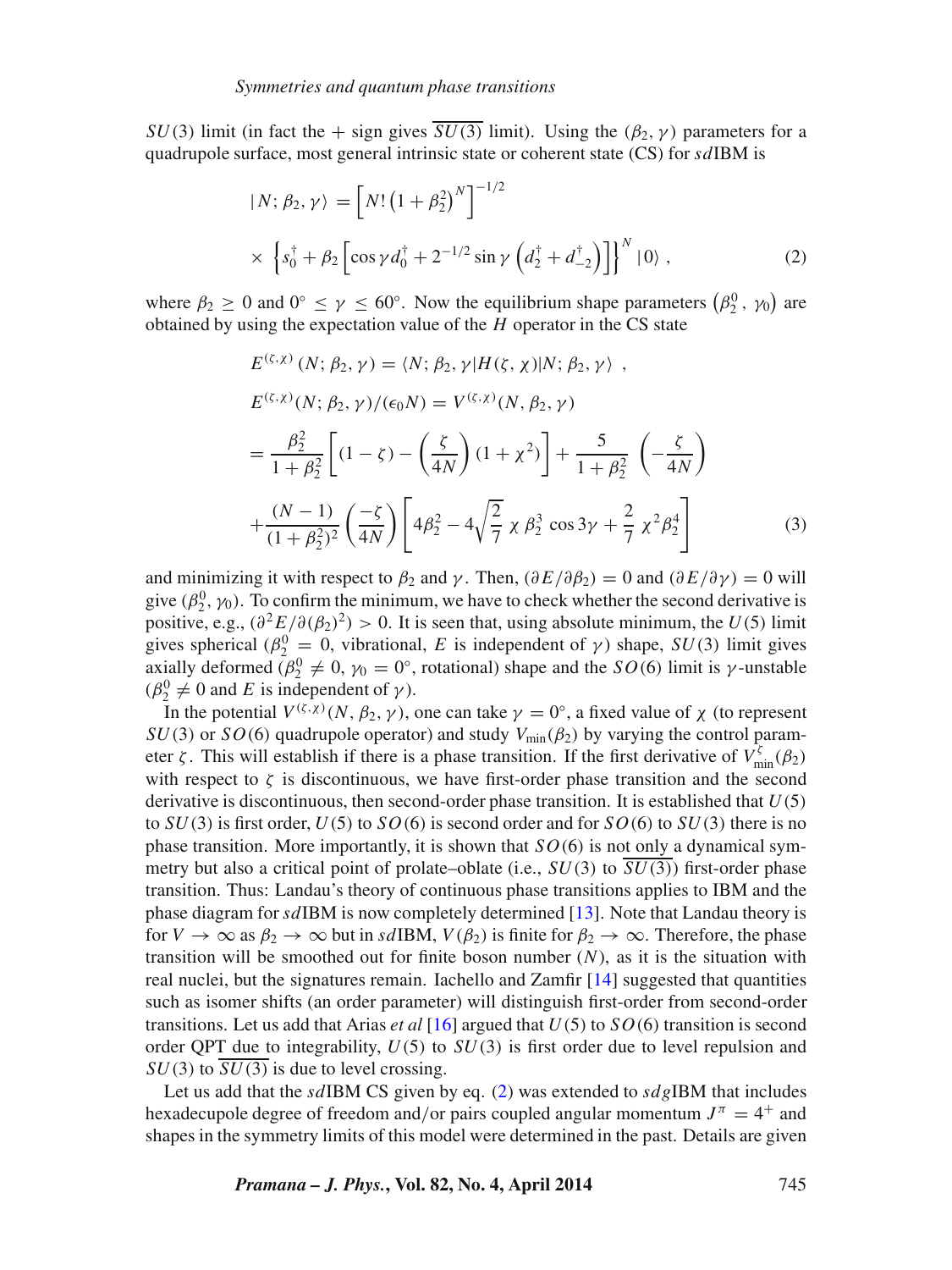in the first three references of [\[8\]](#page-11-2). Applications of this CS to OPT in  $sd \ell$  IBM model will be briefly discussed in [§6.](#page-10-0)

#### <span id="page-3-0"></span>**3. Second-order QPT in two-level models**

A general class of interacting boson models (IBMs) that are simple to study QPT are twolevel models with degeneracies  $n_1$  and  $n_2$  for the two levels respectively [\[18,](#page-12-6)[19\]](#page-12-7). Then the spectrum generating algebra (SGA) is  $U(n_1 + n_2)$  and it allows for two general group structures. These are: (i)  $U(n_1 + n_2) \supset U(n_1) \oplus U(n_2) \supset SO(n_1) \oplus SO(n_2) \supset K$  and (ii)  $U(n_1+n_2) \supset SO(n_1+n_2) \supset SO(n_1) \oplus SO(n_2) \supset K$ . As we shall see, the transition from (i) to (ii) is a second-order QPT.

Let us consider N bosons in two levels with degeneracies  $n_1$  and  $n_2$ , respectively. We can think of  $n_1$  degrees of freedom of a single boson arising with the bosons carrying angular momenta  $\ell_1, \ell_2, \ldots, \ell_p$  such that  $n_1 = \sum_{i=1}^p (2\ell_i + 1)$ . Similarly,  $n_2$  from  $\ell'_1, \ell'_2, \ldots, \ell'_q$  such that  $n_2 = \sum_{j=1}^q (2\ell'_j + 1)$ . With this we can introduce boson creation operators  $y_0^{\dagger}$  and  $z_0^{\dagger}$  [\[19\]](#page-12-7),

$$
y_0^{\dagger} = \frac{1}{\sqrt{p}} \sum_{i=1}^p b_{\ell_i,0}^{\dagger}, \qquad z_0^{\dagger} = \frac{1}{\sqrt{q}} \sum_{j=1}^q b_{\ell'_j,0}^{\dagger} \tag{4}
$$

and the pair creation operators  $S_+(i)$ ,  $i = 1, 2$  for the two levels are  $S_+(1) = \sum_{i=1}^p b_{\ell_i}^{\dagger} \cdot b_{\ell_i}^{\dagger}$ and  $S_+(2) = \sum_{j=1}^q b_{\ell_j}^{\dagger} \cdot b_{\ell_j}^{\dagger}$ . For the combined system, the pair creation operator  $S_+$  $S_{+}(1) - S_{+}(2)$  and annihilation operator is  $S_{-} = (S_{+})^{\dagger}$ . Note that  $S_{+}S_{-}$  is related to the quadratic Casimir invariant of  $SO(n_1 + n_2)$  in a simple manner. Now, N-boson coherent state can be written as [\[19\]](#page-12-7)

$$
|N, \alpha\rangle = \frac{1}{\sqrt{N!}} (\cos \alpha y_0^{\dagger} + \sin \alpha y_0^{\dagger})^N |0\rangle.
$$
 (5)

A simple one-parameter Hamiltonian that interpolates the  $U(n_1) \oplus U(n_2)$  and  $SO(n_1 +$  $n_2$ ) limits, without changing the  $SO(n_1)$  and  $SO(n_2)$  quantum numbers  $\omega_1$  and  $\omega_2$ , respectively, is

$$
H = \frac{1}{N}\hat{n}_2 + \frac{1}{N(N-1)}\eta S_+ S_- \,. \tag{6}
$$

Then, the CS expectation value of H is  $E(\alpha)$  where

$$
E(\alpha) = \langle H \rangle^{N,\alpha} = \sin^2 \alpha + \frac{\eta}{4} \cos^2 2\alpha \,. \tag{7}
$$

Now, the minimum value of E, i.e.,  $E_{min}(\alpha)$ , is obtained using  $\partial E/\partial \alpha = \sin 2\alpha(1 - \alpha)$  $\eta \cos 2\alpha$ ) = 0 and  $\frac{\partial^2 E}{\partial \alpha^2}$  = 2 cos 2 $\alpha - 2\eta \cos 4\alpha > 0$ . Therefore,  $\alpha = 0$  and cos 2 $\alpha =$  $1/\eta$  will give  $E_{\text{min}}$  with

$$
E_{\min}(\alpha = 0 : \eta) = \frac{\eta}{4} \quad \text{for} \quad \eta \le 1,
$$
  

$$
E_{\min}(\cos 2\alpha = 1/\eta : \eta) = \frac{1}{4\eta}(2\eta - 1) \quad \text{for} \quad \eta \ge 1.
$$
 (8)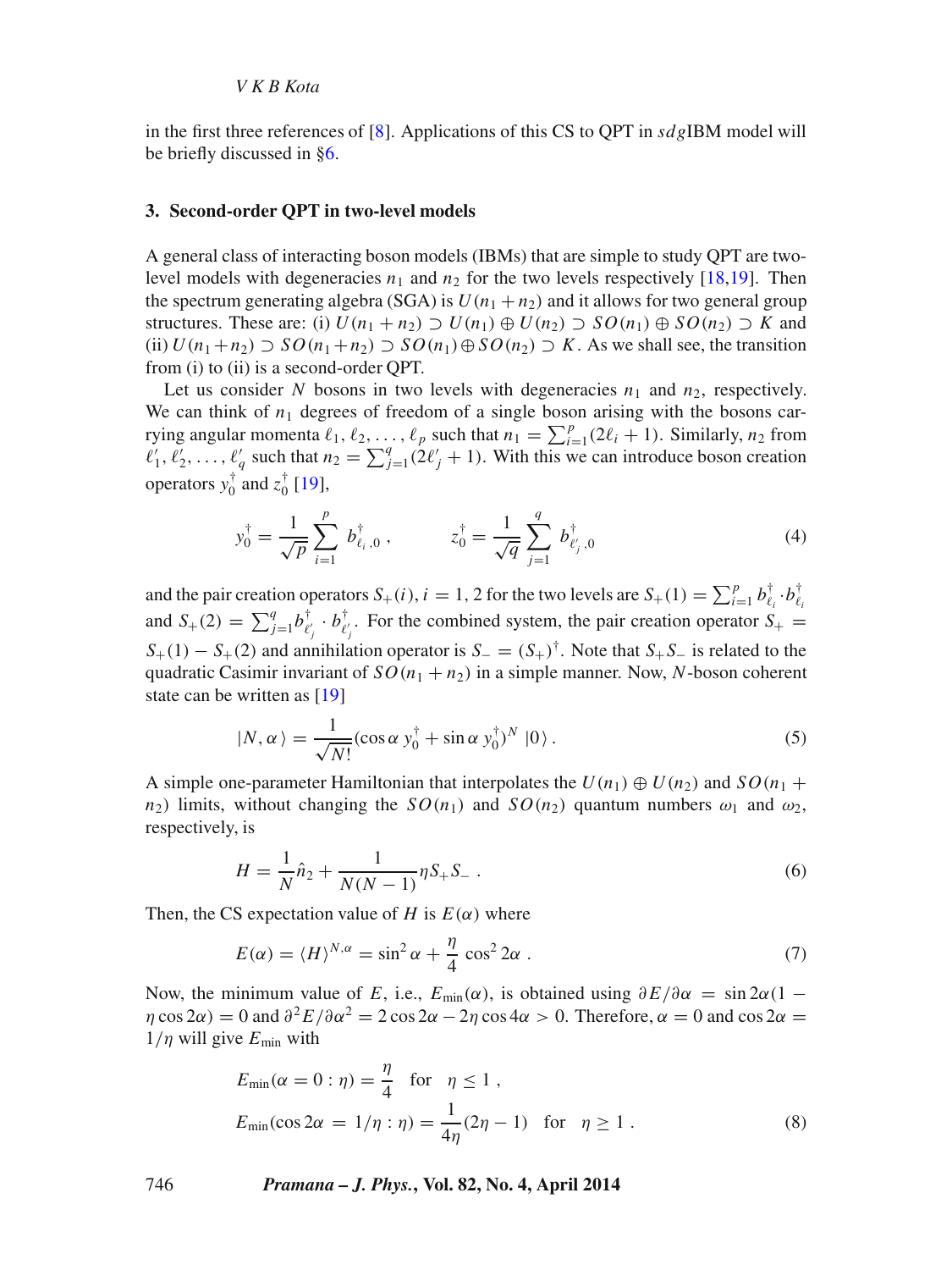For QPT we shall examine  $\partial E_{\text{min}}/\partial \eta$  and  $\partial^2 E_{\text{min}}/\partial \eta^2$ . We have  $\partial E_{\text{min}}/\partial \eta = 1/4$  for  $\eta$  < 1 and  $1/4\eta^2$  for  $\eta > 1$ . This shows no discontinuity and hence, there is no first-order QPT. However, the second derivative is

$$
\partial^2 E_{\min}/\partial \eta^2 = 0 \quad \text{for} \quad \eta \le 1,
$$
  
=  $-\frac{1}{2\eta^3} \quad \text{for} \quad \eta \ge 1.$  (9)

This gives  $\eta_c = 1$  and at this value the second derivative changes from 0 to  $-1/2$ . Thus, the second derivative shows discontinuity and hence, the system exhibits second-order phase transition for all  $(n_1, n_2)$ . Numerical results for some values of N and  $(n_1, n_2)$  with  $(\omega_1, \omega_2) = (0, 0)$  are shown in figure [1.](#page-4-0) Here, the Hamiltonian used is

$$
H = \frac{1 - \xi}{N} \hat{n}_2 + \frac{\xi}{N^2} [4S_+S_- - \hat{N}(\hat{N} + n_1 + n_2 - 2)].
$$
 (10)

The first part is the number operator giving the number of bosons in the  $n_2$  orbit and this will preserve  $U(n_1) \oplus U(n_2)$  symmetry. Similarly, the second part is the repulsive pairing interaction with eigenvalues  $-\omega(\omega + n_1 + n_2 - 2)$  in the  $SO(n_1 + n_2)$  limit. The  $SO(n_1 + n_2)$  quantum number  $\omega$  takes values  $\omega = N, N - 2, \ldots, 0$  or 1. Results in the figure and the CS description confirm that for  $N \gg n_1 + n_2$  there is a QPT. Note that  $\xi/(1-\xi) = \eta/4$  and therefore,  $\eta_c = 1$  gives  $\xi_c = 0.2$  and this is seen in figure [1.](#page-4-0) More discussions and examples are available in [\[18,](#page-12-6)[19\]](#page-12-7).

<span id="page-4-0"></span>

**Figure 1.** Spectra as a function of the mixing parameter  $\xi$  for  $(n_1, n_2) = (6, 6)$  and (3, 3) with the boson number  $N = 60$ . Results are shown for  $(\omega_1, \omega_2) = (0, 0)$ . All the results are obtained using the mathematical formalism given in [\[20\]](#page-12-8).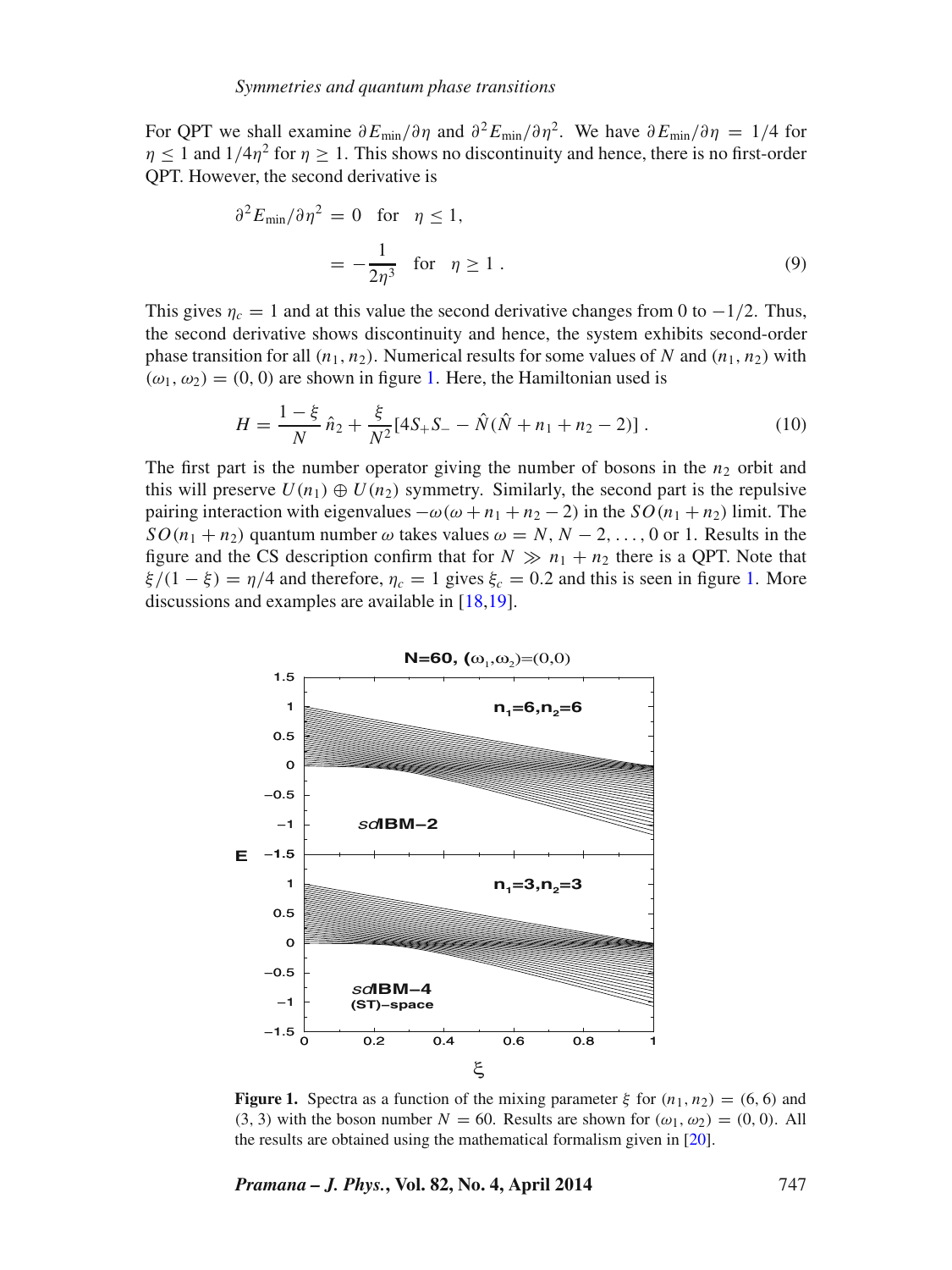# <span id="page-5-0"></span>**4. Critical point symmetries**

### 4.1 *Critical point symmetries for*  $U(5) \rightarrow SO(6)$  *transition*

With QPT, from the point of view of experiments, an important question is: is it possible to obtain analytical predictions for observables at the phase transition point, i.e., are there solvable models or symmetries that describe the structure at the phase transition point? A better starting point now is [\[21\]](#page-12-9) to consider the five-dimensional Schrödinger equation for the Bohr's Hamiltonian in the  $(\beta, \gamma)$  coordinates and the three Euler's angles  $(\theta_1, \theta_2, \theta_3)$ ,

$$
H = -\frac{\hbar^2}{2B} \left[ \frac{1}{\beta^4} \frac{\partial}{\partial \beta} \beta^4 \frac{\partial}{\partial \beta} + \frac{1}{\beta^2 \sin 3\gamma} \frac{\partial}{\partial \gamma} \sin 3\gamma \frac{\partial}{\partial \gamma} - \frac{1}{4\beta^2} \sum_k \frac{L_k^2}{\sin^2 (\gamma - \frac{2}{3}\pi k)} \right] + V(\beta, \gamma)
$$
(11)

and solve for  $H\Psi = E\Psi$ . For the  $U(5) \rightarrow SO(6)$  transition, first,  $V(\beta, \gamma)$  is independent of  $\gamma$ , i.e.,  $V(\beta, \gamma) = U(\beta)$  and secondly, at the phase transition point, the potential  $U(\beta)$  has flat behaviour. Therefore, as a first approximation one can choose an infinite square well with width  $\beta_w$ ,

$$
U(\beta) = 0 \text{ for } \beta \le \beta_w, \qquad U(\beta) = \infty \qquad \text{for } \beta > \beta_w. \tag{12}
$$

Now, one can separate the equation into  $\beta$  and  $\gamma$  parts with  $\Psi = f(\beta)\Phi(\gamma,\theta)$ . The  $\gamma$ part then gives

$$
\left[ -\frac{1}{\sin 3\gamma} \frac{\partial}{\partial \gamma} \sin 3\gamma \frac{\partial}{\partial \gamma} + \frac{1}{4} \sum_{k} \frac{L_k^2}{\sin^2 (\gamma - \frac{2}{3}\pi k)} \right] \Phi(\gamma, \theta) = \Lambda \Phi(\gamma, \theta) .
$$
\n(13)

This is the equation for  $C_2(SO(5))$  and its eigenvalues are  $\Lambda = \tau(\tau + 3)$ ,  $\tau = 0, 1, 2, \ldots$ . (and  $\tau \to L$  is well known). With  $\epsilon = (2B/\hbar^2)E$ ,  $u(\beta) = (2B/\hbar^2)U(\beta)$ , the equation for  $f(\beta)$  is

$$
\left[ -\frac{1}{\beta^4} \frac{\partial}{\partial \beta} \beta^4 \frac{\partial}{\partial \beta} + \frac{\tau(\tau + 3)}{\beta^2} + u(\beta) \right] f(\beta) = \epsilon \ f(\beta) \ . \tag{14}
$$

The solution, apart from normalization factor, is

$$
f_{\xi\tau}(\beta) = \beta^{-3/2} J_{\tau+3/2} \left(\frac{x_{\xi\tau}}{\beta_w} \beta\right), \quad E_{\xi\tau} = \frac{\hbar^2}{2B} \left(\frac{x_{\xi\tau}}{\beta_w}\right)^2, \tag{15}
$$

where  $x_{\xi\tau}$  is the  $\xi$ th zero of  $J_{\tau+3/2}(z)$ . Thus, one has bands with  $\xi = 1, \tau = 0(L =$ 0),  $1(L = 2)$ ,  $2(L = 2, 4)$ ,  $3(L = 0, 3, 4, 6)$ , ...;  $\xi = 2$ ,  $\tau = 0(L = 0)$ ,  $1(L = 1)$ 2),  $2(L = 2, 4)$ , ... and so on. The  $B(E2)$ s can be calculated using (with t a parameter)

$$
T^{E_2} = (t) \beta \left[ D_{\mu,0}^2 \cos \gamma + \frac{1}{\sqrt{2}} \left( D_{\mu,2}^2 + D_{\mu,-2}^2 \right) \sin \gamma \right].
$$
 (16)

Situation with  $U(\beta)$  being infinite well is called  $E(5)$  limit [\[21\]](#page-12-9). Actually,  $U(\beta)$  at the critical point is more like  $\beta^4$ . Therefore, studies with  $U(\beta) = \beta^4$  and also using sextic-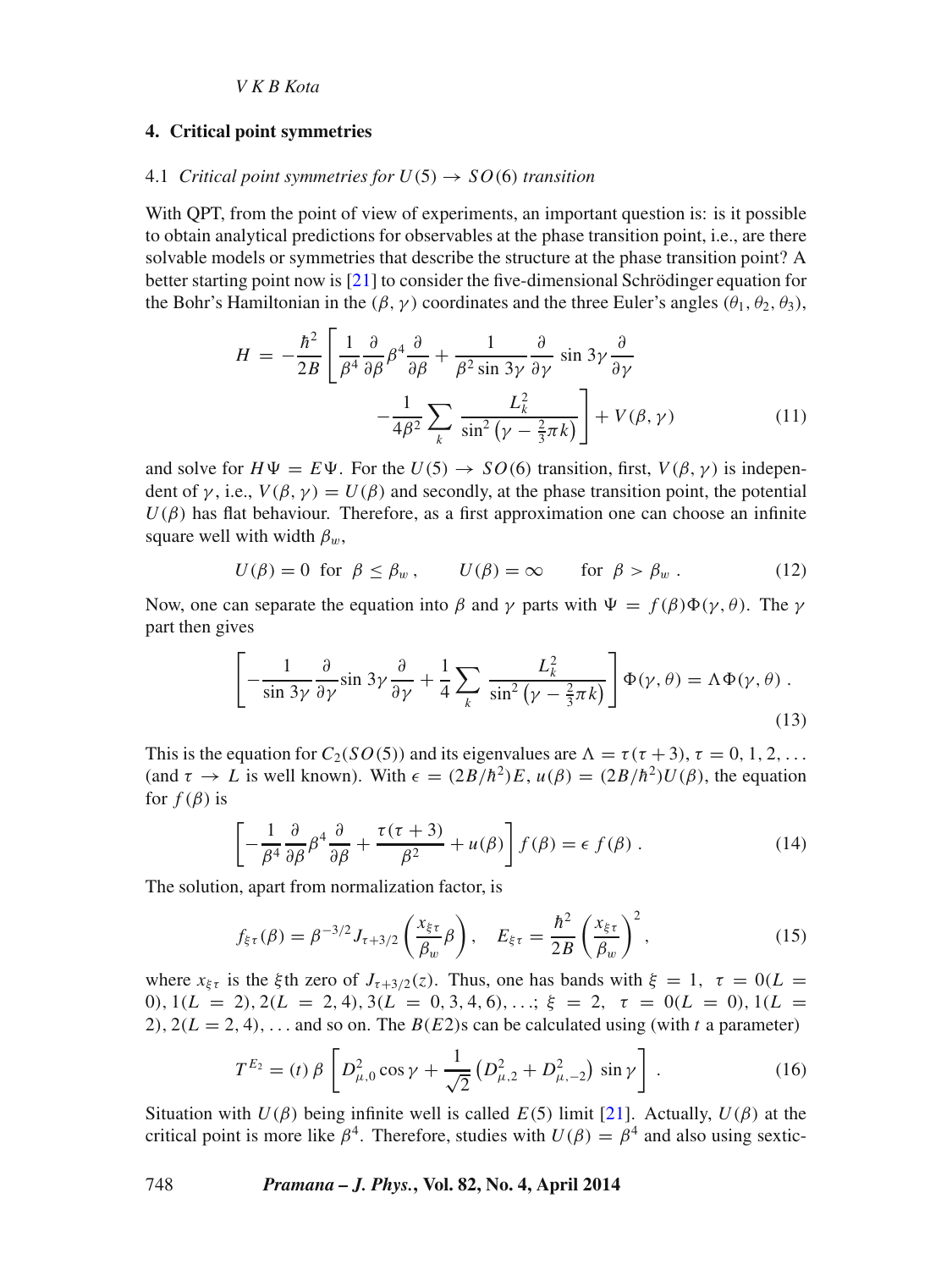oscillator form which is quasiexactly solvable [\[22\]](#page-12-10) have been carried out. The nucleus <sup>134</sup>Ba is a good example for  $E(5)$  limit, so also many other nuclei. Some results are shown in table [1.](#page-6-0) The  $U(5) \rightarrow SO(6)$  transition is also solved for very large N both using RG equation and by direct diagonalization. A summary of the various investigations related to  $E(5)$  symmetry is given in table [2.](#page-7-0)

#### 4.2 *Critical point symmetries for*  $U(5) \rightarrow SU(3)$  *transition*

Here, the potential  $V(\beta, \gamma)$  has a minimum at  $\gamma = 0^{\circ}$ . Now, assuming  $V(\beta, \gamma) =$  $(2B/\hbar^2)^{-1}[u(\beta) + v(\gamma)]$ , noting that around  $\gamma = 0^\circ$ 

$$
\sum_{k} \frac{L_k^2}{\sin^2(\gamma - \frac{2}{3}\pi k)} \simeq \frac{4}{3}L^2 + L_z^2 \left(\frac{1}{\gamma^2} - \frac{4}{3}\right) \,,\tag{17}
$$

putting  $\Psi = f_L(\beta) \eta_K(\gamma) D_{MK}^L(\theta)$  and replacing  $\beta^2$  in the  $\gamma$  part by  $\langle \beta^2 \rangle$  we get the equations

<span id="page-6-1"></span>
$$
\left[ -\frac{1}{\beta^4} \frac{\partial}{\partial \beta} \beta^4 \frac{\partial}{\partial \beta} + \frac{L(L+1)}{3\beta^2} + u(\beta) \right] f_L(\beta) = \epsilon_\beta f_L(\beta) ,
$$
\n
$$
\left[ -\frac{1}{\langle \beta^2 \rangle \gamma} \frac{\partial}{\partial \gamma} \gamma \frac{\partial}{\partial \gamma} + \frac{1}{4\langle \beta^2 \rangle} K^2 \left( \frac{1}{\gamma^2} - \frac{4}{3} \right) + v(\gamma) \right] \eta_K(\gamma) = \epsilon_\gamma \eta_K(\gamma) .
$$
\n(18)

Examining  $V(\beta, \gamma)$  at the critical point, it is seen that  $u(\beta)$  is flat and therefore can be replaced by infinite square well and also assume  $v(y)$  to be harmonic, i.e.,  $v(y) \sim y^2$ . With these, eq.  $(18)$  can be solved and this gives,

$$
E = E_0 + A_1 (x_{s,L})^2 + A_2 n_{\gamma} + A_3 K^2,
$$
  
\n
$$
x_{s,L} \text{ is } s \text{th zero of } J_{\nu}(z); \quad \nu = \left[ \frac{L(L+1) - K^2}{3} + \frac{9}{4} \right]^{1/2},
$$
  
\n
$$
n_{\gamma} = 0, \quad K = 0, \quad n_{\gamma} = 1, \quad K = \pm 2, \quad n_{\gamma} = 2, \quad K = 0, \pm 4, \dots,
$$
  
\n
$$
K = 0 \rightarrow L = 0, 2, 4, \dots,
$$
  
\n
$$
K \neq 0 \rightarrow L = |K|, |K| + 1, |K| + 2, \dots
$$
 (19)

**Table 1.** Some results with different  $U(\beta)$ .

<span id="page-6-0"></span>

| System              | $E(4_1^+)$ | $E(0_2^+)$ | $B(E2; 4^+_1 \rightarrow 2^+_1)$          | $B(E2;0^+_2\rightarrow 2^+_1)$   |
|---------------------|------------|------------|-------------------------------------------|----------------------------------|
|                     | $E(2^+_1)$ | $E(2^+_1)$ | $\overline{B(E2;2^+_1\rightarrow 0^+_1)}$ | $B(E2; 2^+_1 \rightarrow 0^+_1)$ |
| $U(\beta)$ : $E(5)$ | 2.20       | 3.03       | 1.68                                      | 0.86                             |
| $U(\beta):\beta^4$  | 2.09       | 2.39       | 1.82                                      | 1.41                             |
| $U(\beta)$ : Sextic | 2.39       | 3.68       | 1.70                                      | 1.03                             |
| 134Ba               | 2.31       | 3.57       | 1.56                                      | 0.42                             |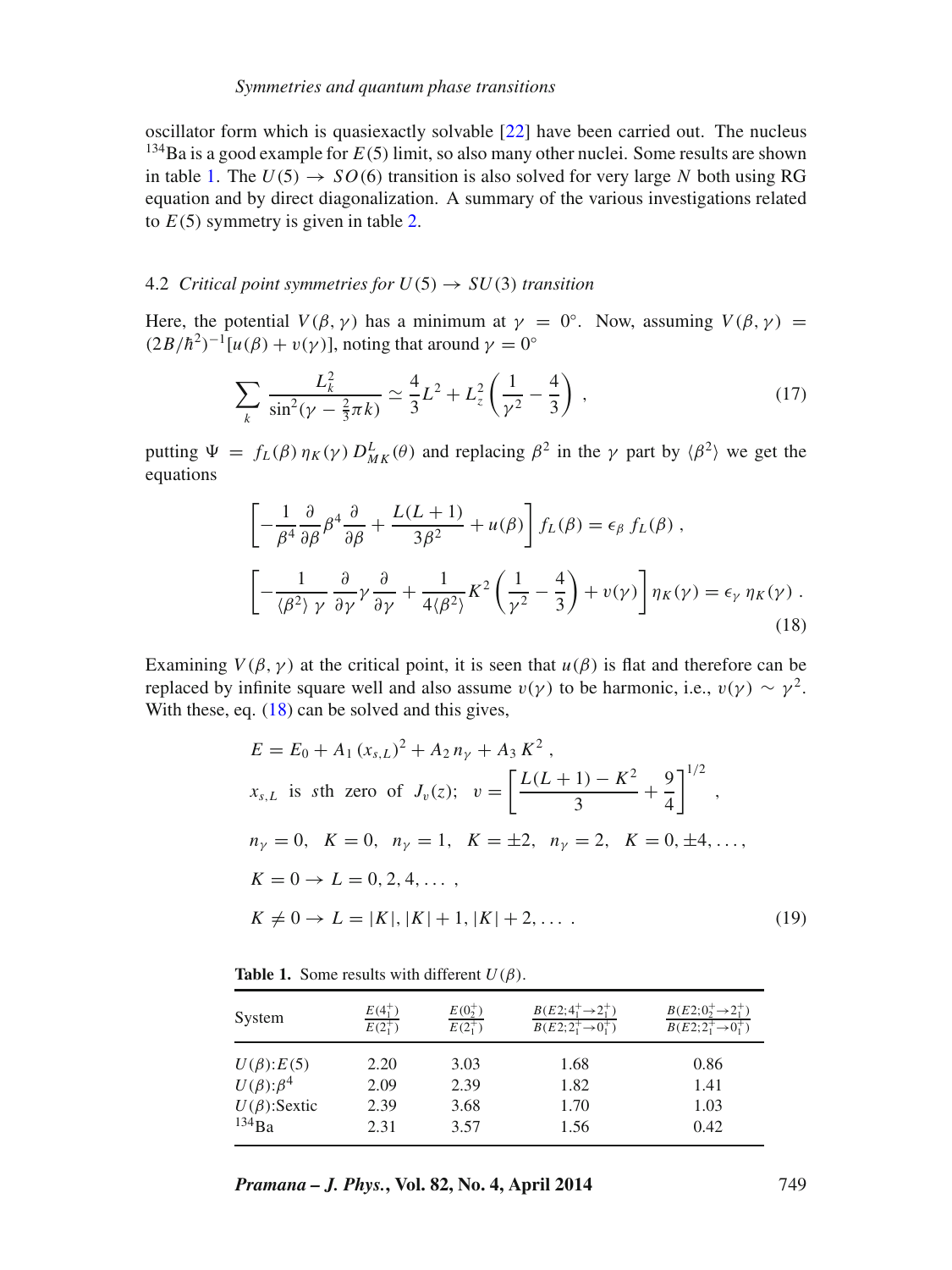**Table 2.** Summary of  $E(5)$  symmetry related investigations.

<span id="page-7-0"></span>F Iachello, *Phys. Re*v*. Lett.* **85**, 3580 (2000) [introduced E(5) limit] R F Casten *et al*, *Phys. Re*v*. Lett.* **85**, 3584 (2000) [134Ba as first example] A Frank *et al*, *Phys. Re*v*. C* **65**, 014301 (2001) [104Ru example] N V Zamfir *et al*, *Phys. Re*v*. C* **65**, 044325 (2002) [102Pd example] M A Caprio, *Phys. Rev. C* **65**, 031304 (2002) [ $U(\beta)$  is a finite depth square well] J M Arias *et al*, *Phys. Rev.* C 68, 041302 (R) (2003)  $[U(\beta) = \beta^4$ , compared with exact results (used Richardson equation) for N up to 1000 for energies and N up to 40 for  $B(E2)$ s] L Fortunato and A Vitturi, *J. Phys. G* **29**, 1341 (2003) [Coulomb-like  $U(\beta) = -A/\beta$ and Kratzer-like  $U(\beta) = -2D\left(\frac{\beta_0}{\beta} - \frac{\beta_0^2}{2\beta^2}\right)$  for  $\gamma$ -unstable nuclei] L Fortunato and A Vitturi, *J. Phys. G* **30**, 627 (2004) [Coulomb-like or Kratzer-like for  $U(\beta)$  and harmonic oscillator for  $U(y)$  for β-soft and γ-soft axial rotors with <sup>234</sup>U example] R M Clark *et al*, *Phys. Re*v*. C* **69**, 064322 (2004) [102Pd, <sup>106</sup>,108Cd, 124Te, 128Xe and  $134$ Ba as examples] G Levai and J M Arias, *Phys. Rev.* C  $69$ , 014304 (2004) [sextic oscillator for  $U(\beta)$ ] D Bonatsos *et al. Phys. Rev. C* **69**, 044316 (2004) [with  $U(β) = β<sup>2</sup>$ ,  $β<sup>4</sup>$ ,  $β<sup>6</sup>$ ,  $β<sup>8</sup>$ ; predictions for spectra and  $B(E2)s$ ] D Bonatsos *et al, Phys. Rev. C* **74**, 044306 (2006)  $\lceil^{128,130}\rceil$ Xe between  $E(5)$  and  $SO(5)$ ] J E Garcia Ramos *et al. Phys. Rev. C* **72**, 037301 (2005)  $[U(\beta) = \beta^4]$  is established to be the best – used matrix diagonalization with N up to 10,000 for energies and  $B(E2)s$ ] M A Caprio and F Iachello, *Nucl. Phys. A* **781**, 26 (2007) [*E*(5) symmetry details]

Thus, we have ground  $K = 0$  band from  $s = 1, n<sub>y</sub> = 0$ , the  $\beta$ -band from  $s = 2, n<sub>y</sub> = 0$ , etc. Situation with  $u(\beta)$  being infinite well and  $V(\gamma) \sim \gamma^2$  is called  $X(5)$  limit [\[23\]](#page-12-11). A summary of the various investigations on  $X(5)$  symmetry is given in table [3.](#page-7-1)

**Table 3.** Summary of  $X(5)$  symmetry related investigations.

<span id="page-7-1"></span>F Iachello, *Phys. Re*v*. Lett.* **87**, 052502 (2001) [introduced X(5) limit] R F Casten *et al*, *Phys. Re*v*. Lett.* **87**, 052503 (2001) [152Sm as first example] R Krucken *et al*, *Phys. Re*v*. Lett.* **88**, 232501 (2002) [150Nd example] P G Bizzeti *et al*, *Phys. Rev.* C 66, 031301 (R) (2002)  $\lceil 104 \text{Mo} \text{ with } n_v = 0, 1, 2 \rceil$ M A Caprio *et al*, *Phys. Re*v*. C* **66**, 054310 (2002) [156Dy example] C Hutter *et al*, *Phys. Re*v*. C* **67**, 054315 (2003) [104,106Mo examples] D Tonev *et al*, *Phys. Re*v*. C* **69**, 034334 (2004) [154Gd example] E A McCutchan *et al*, *Phys. Re*v*. C* **69**, 024308 (2004) [162Yb example] D Bonatsos *et al*, *Phys. Rev. C* **69**, 014302 (2004) [exact solution with  $u(β) = β<sup>2</sup>$  and numerical results for  $u(β) = β<sup>4</sup>$ ,  $β<sup>6</sup>$  and  $β<sup>8</sup>$ ; <sup>148</sup>Nd as example for  $X(5) - β<sup>2</sup>$ . <sup>160</sup> Yb as an example for  $X(5) - \beta^4$  and <sup>158</sup>Er as an example for  $X(5) - \beta^6$ ] D Bonatsos *et al*, *Phys. Re*v*. C* **70**, 024305 (2004) [application of Davidson potential  $u(\beta) = \beta^2 + \frac{\beta_0^4}{\beta^2}$ ] A Leviatan, *Phys. Re*v*. C* **72**, 031305 (R) (2005) [X(5) structure for finite N] M Sugawara and H Kusakari, *Phys. Re*v*. C* **75**, 067302 (2007) [*X*(5) and analytical quadrupole and octupole axially symmetric  $(AQQA)$  model applied to  $^{148}$ Nd]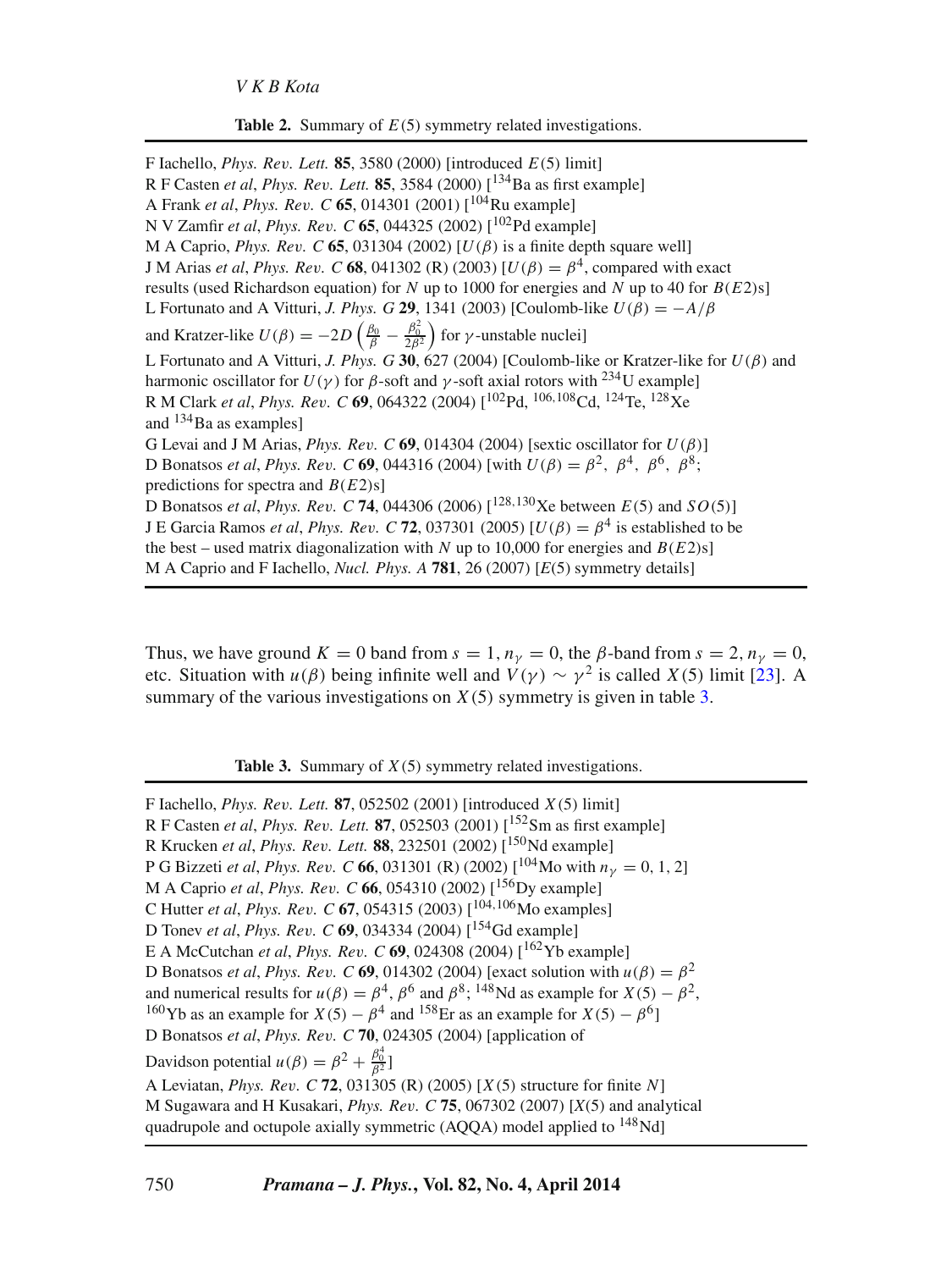**Table 4.** Other types of critical point symmetries and QPT in even–even nuclei.

<span id="page-8-1"></span>

| F Iachello, <i>Phys. Rev. Lett.</i> <b>91</b> , 132502 (2003) [ $Y(5)$ symmetry for axial to triaxial |
|-------------------------------------------------------------------------------------------------------|
| angular phase transition]                                                                             |
| D Bonatsos et al, Phys. Lett. B 588, 172 (2004) [ $Z(5)$ symmetry for prolate to oblate               |
| shape phase transition]                                                                               |
| D Bonatsos <i>et al. Phys. Rev. C</i> 71, 064309 (2005) [critical point symmetry for                  |
| transition from octupole deformation to octupole vibrations, $^{226}$ Th and $^{226}$ Ra examples]    |
| R M Clark, A O Machiavelli, L Fortunato and R Krucken, Phys. Rev. Lett.                               |
| 96, 032501 (2006) [critical point of transition from pair-vibrational to                              |
| pair-rotational regimes with example from pairing bands in Pb isotopes]                               |
| D J Rowe et al, Phys. Rev. Lett. 93, 232502 (2004); 93, 122502 (2004);                                |
| <i>Nucl. Phys. A</i> <b>745</b> , 47 (2004); A <b>753</b> , 94 (2005); A <b>756</b> , 333 (2005);     |
| A 760, 59 (2005) [phase transitions in GCM and their relation to IBM]                                 |
| J N Ginocchio, <i>Phys. Rev. C</i> 71, 064325 (2005) [critical point symmetry in the                  |
| fermionic Ginocchio $SO(8)$ model]                                                                    |
| F Pan and J P Draayer, Nucl. Phys. A 636, 156 (1998); Ann. Phys. (N.Y.) 271, 120 (1999);              |
| 275, 224 (1999); J. Phys. A 33, 9095 (2000); Phys. Lett. A 339, 403 (2005)                            |
| [algebraic Bethe ansatz method and its application to $U(5)$ to $O(6)$ transition]                    |
| H Yepez-Martinez, J Cseh and P O Hess, <i>Phys. Rev. C</i> 74, 024310 (2006)                          |
| [phase transitions in algebraic cluster models]                                                       |
| A Frank, F Iachello and P Van Isacker, <i>Phys. Rev. C</i> 73, 061302(R) (2006)                       |
| [phase transitions in configuration mixed models]                                                     |
| R Fossion, C E Alonso, J M Arias, L Fortunato and A Vitturi, Phys. Rev. C 76,                         |
| 014316 (2007) [shape phase transitions and two-nucleon transfer]                                      |
| Yu Zhang, Z Hou and Y Liu, <i>Phys. Rev. C</i> 76, 011305(R) (2007)                                   |
| [distinguishing first-order QPT from second-order QPT using $B(E2)$ ratios]                           |
| Z Hou, Yu Zhang and Y Liu, Phys. Rev. C 80, 054308 (2009)                                             |
| [statistical properties of $E(5)$ and $X(5)$ symmetries]                                              |
| L R Dai, F Pan, L Liu, L X Wang and J P Draayer, Phys. Rev. C 86, 034316 (2012)                       |
| [QPT studied using $[QQQ]$ <sup>0</sup> where Q is the quadrupole generator of SO(6) of IBM]          |
|                                                                                                       |

There are other types of critical point symmetries and also several extensions of QPT to proton–neutron IBM,  $sdg$ IBM, excited state QPT (EQPT) and so on. These are summarized in table [4.](#page-8-1) More interestingly, QPT and critical point symmetries are also studied in odd-*A* nuclei within the IBFM model [\[3](#page-11-3)[,5\]](#page-11-4) and experimental examples for these are found. These are summarized in table [5.](#page-9-0)

# <span id="page-8-0"></span>**5. Example of a simple analytically solvable QPT**

Van Isacker *et al* showed that three-body forces will give new results in sdIBM [\[24\]](#page-12-12). Going further, recently Draayer *et al* identified a simple situation with three-body forces that gives a solvable QPT [\[25\]](#page-12-13). Draayer *et al* considered the SU(3) limit of sdIBM generated by the quadrupole ( $Q_{\mu}^2$ ) and angular momentum ( $L^1_{\mu}$ ) operators,

$$
Q_{\mu}^{2} = [s^{\dagger} \tilde{d} + d^{\dagger} \tilde{s}]_{\mu}^{2} - \frac{\sqrt{7}}{2} (d^{\dagger} \tilde{d})_{\mu}^{2} , \qquad L_{\nu}^{1} = \sqrt{10} (d^{\dagger} \tilde{d})_{\nu}^{1} . \tag{20}
$$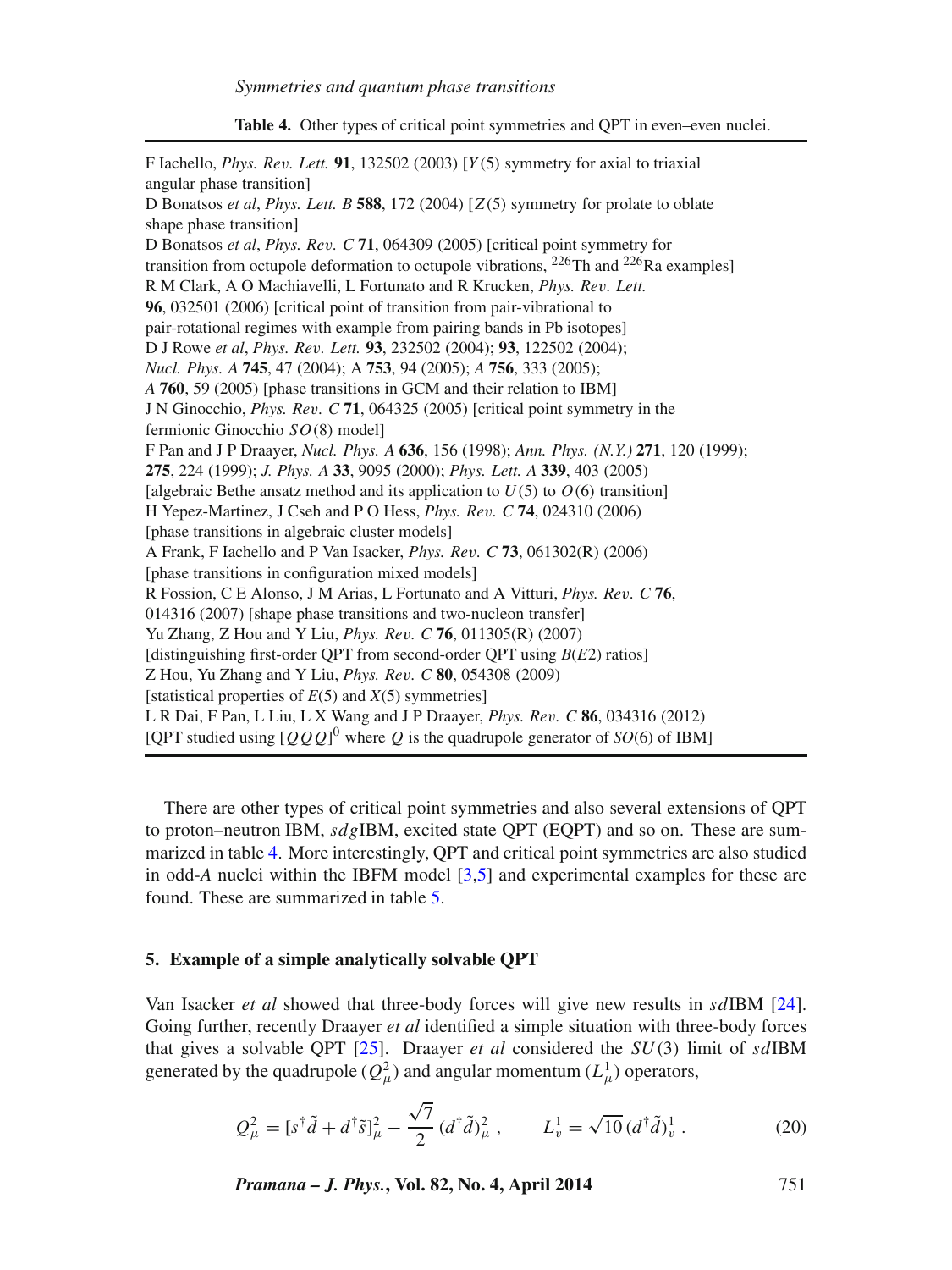|  |  |  | Table 5. Summary of QPT and critical point symmetries in odd-A nuclei. |  |  |  |  |
|--|--|--|------------------------------------------------------------------------|--|--|--|--|
|--|--|--|------------------------------------------------------------------------|--|--|--|--|

<span id="page-9-0"></span>F Iachello, *Phys. Re*v*. Lett.* **95**, 052503 (2005); M A Caprio and F Iachello, *Nucl. Phys. A* **781**, 26 (2007) [Transitional odd-*A* nuclei near the critical point of spherical to deformed  $\gamma$ -unstable transition and  $E(5/4)$  SUSY] M S Fetea *et al*, *Phys. Re*v*. C* **73**, 051301(R) (2006) [first test of *E*(5/4) in 135Ba] C E Alonso, J M Arias and A Vitturi, *Phys. Re*v*. Lett.* **98**, 052501 (2007); *Phys. Re*v*. C* **75**, 064316 (2007) [critical point symmetry in odd-*A* nuclei: *U(5)* to *SO*(6) with odd particle in  $j = 1/2$ , 3/2 and 5/2 orbits] J Jolie, S Heinze, P Van Isacker and R F Casten, *Phys. Re*v*. C* **70**, 011305(R) (2004) [shape phase transitions in odd-mass nuclei using a SUSY approach with  $U^B(6) \otimes U^F(12)$  symmetry limits] C E Alonso, J M Arias, L Fortunato and A Vitturi, *Phys. Re*v*. C* **72**, 061302(R) (2005) [phase transition between  $Spin(5)$  and  $Spin(6)$  limits of IBFM ] C E Alonso, J M Arias, L Fortunato and A Vitturi, *Phys. Re*v*. C* **79**, 014306 (2009)  $[U^{BF}(5)$  to  $SU^{BF}$  QPT with a fermion in  $j = 1/2$ , 3/2 and 5/2 orbits ] D Petrelli, A Leviatan and F Iachello, *Ann. Phys. (N.Y.)* **326**, 926 (2011) [QPT in Bose-Fermi systems with  $sdIBM$  plus a particle in a j-orbit]

The  $SU(3)$  algebra admits quadratic  $(\hat{C}_2)$  and cubic Casimir  $(\hat{C}_3)$  invariants and they are given by

$$
\hat{C}_2 = 2Q \cdot Q + \frac{3}{4}L \cdot L, \n\hat{C}_3 = -\frac{4}{9}\sqrt{35}[Q \times Q \times Q]^0 - \frac{\sqrt{15}}{2}[L \times Q \times L]^0.
$$
\n(21)

With respect to the  $SU(3)$  algebra, N boson states are denoted by  $|N, (\lambda \mu), K, L, M\rangle$ . Note that  $(\lambda \mu)$  is a  $SU(3)$  irreducible representation (irrep) and K has the geometric meaning as the 'K' in GCM for rotational nuclei. Given an N, the allowed  $(\lambda \mu)$ , K for a given ( $\lambda \mu$ ) and L for a given K are given by ( $-L \le M \le L$ )

<span id="page-9-2"></span>
$$
\lambda = 2f_1 - 2f_2, \quad \mu = 2f_2 - 2f_3;
$$
  
\n
$$
f_1 \ge f_2 \ge f_3 \ge 0, \quad f_1 + f_2 + f_3 = N,
$$
  
\n
$$
K = 0, 2, ..., \min(\lambda, \mu),
$$
  
\n
$$
L = 0, 2, ..., \max(\lambda, \mu) \quad \text{for } K = 0,
$$
  
\n
$$
L = K, K + 1, K + 2, ..., K + \max(\lambda, \mu) \quad \text{for } K \ne 0.
$$
 (22)

Action of the Casimir invariants on any  $SU(3)$  state  $|N,(\lambda\mu),K,L,M\rangle$  will give the same state multiplied by their eigenvalue that depends only on the  $SU(3)$  irrep. The eigenvalues  $C_r[(\lambda\mu)]$  of  $\hat{C}_r$ ,  $r = 2, 3$  are

<span id="page-9-1"></span>
$$
C_2[(\lambda \mu)] = \lambda^2 + \mu^2 + \lambda \mu + 3(\lambda + \mu),
$$
  
\n
$$
C_3[(\lambda \mu)] = \frac{1}{9}(\lambda - \mu)(2\lambda + \mu + 3)(\lambda + 2\mu + 3).
$$
\n(23)

752 *Pramana – J. Phys.***, Vol. 82, No. 4, April 2014**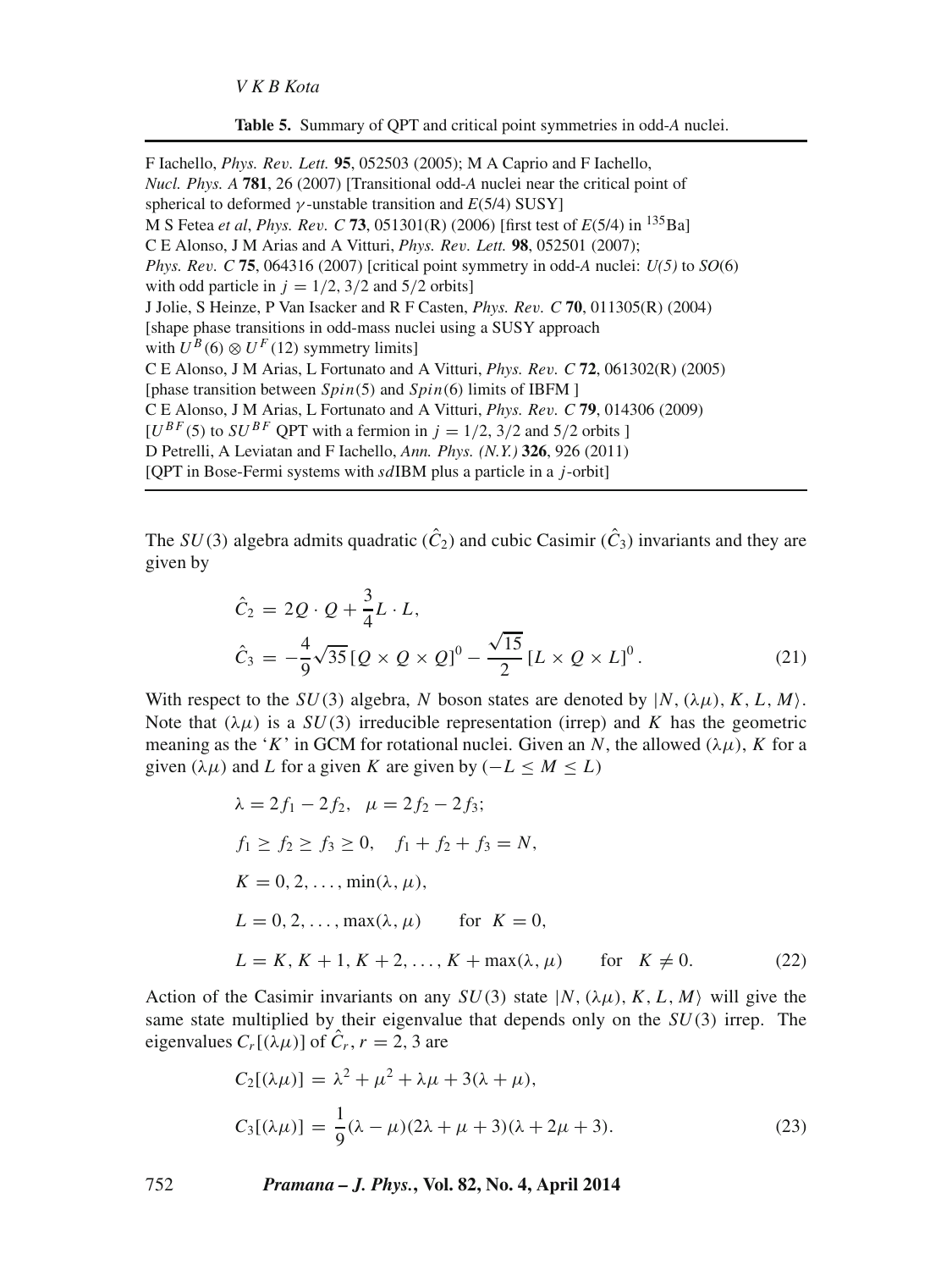Let us mention that an easy-to-understand discussion of  $SU(3)$  algebra for nuclei is given in [\[5\]](#page-11-4). It is easy to see from eq. [\(23\)](#page-9-1) that  $-\hat{C}_2$  will give ground state (gs) with  $SU(3)$ irrep having largest value for  $\lambda$  (with  $\lambda \gg \mu$ ) and  $\hat{C}_3$  gives gs with  $SU(3)$  irrep having largest value for  $\mu$  (with  $\mu \gg \lambda$ ). It is easy to see from geometric analysis that the former is prolate and the latter is oblate. Therefore, the simple Hamiltonian

<span id="page-10-1"></span>
$$
H(x) = \frac{(x-1)}{N}\hat{C}_2 + \frac{x}{N(N-1)}\hat{C}_3
$$
\n(24)

will generate prolate–oblate transition in gs as we change the parameter x from 0 to 1. Equations [\(22\)](#page-9-2) and [\(23\)](#page-9-1) will give all the eigenvalues of  $H(x)$  without any matrix construction. For example, for  $N = 8$  the  $SU(3)$  irreps are (16, 0), (12, 2), (8, 4), (10, 0),  $(4, 6)$ ,  $(6, 2)$ ,  $(0, 8)$ ,  $(2, 4)$ ,  $(4, 0)$  and  $(0, 2)$ . Then,  $H(x)$  with  $x = 0$  gives  $(16, 0)$  as gs (prolate) and  $x = 1$  gives (0, 8) as gs (oblate). Similarly, for  $N = 9$  the  $SU(3)$  irreps are  $(18, 0)$ ,  $(14, 2)$ ,  $(10, 4)$ ,  $(12, 0)$ ,  $(6, 6)$ ,  $(8, 2)$ ,  $(2, 8)$ ,  $(4, 4)$ ,  $(6, 0)$ ,  $(0, 6)$ ,  $(2, 2)$  and  $(0, 0)$ . Then,  $H(x)$  with  $x = 0$  gives (18, 0) as gs (prolate) and  $x = 1$  gives (2, 8) as gs (oblate). Using the CS defined by eq. [\(2\)](#page-2-0), the CS expectation value (valid as  $N \to \infty$ )  $\langle N; \beta_2, \gamma | H(x) | N; \beta_2, \gamma \rangle$  of  $H(x)$  in eq. [\(24\)](#page-10-1) can be determined. Then, carrying an anal-ysis similar to the one in [§3,](#page-3-0) it can be shown that  $H(x)$  generates prolate–oblate transition and it is a first-order QPT. The transition occurs at  $x = x_c = 0.6$  with  $\beta = \sqrt{2}$  and  $\gamma = 0^\circ$ for  $x < 0.6$  and  $\beta = 1/\sqrt{2}$  and  $\gamma = 60^\circ$  for  $x > 0.6$ . Using eqs [\(22\)](#page-9-2) and [\(23\)](#page-9-1), calculations for finite N are easy to perform and again one sees that as N increases  $x_c \rightarrow 0.6$ (see [\[25\]](#page-12-13) for further details). Let us add that the simple model defined by eq. [\(24\)](#page-10-1) explains the experimental data with prolate–oblate shape phase transition in <sup>180</sup>Hf, 182<sup>-186</sup>W, <sup>188,190</sup>O and <sup>192-198</sup>Pt nuclei.

# <span id="page-10-0"></span>**6. Open problems in QPT**

In concluding this article, listed below are some open problems in QPT in nuclei:

- (1) Study of phase transitions in sdgIBM using the symmetry limits [\[8\]](#page-11-2)  $SU_{sdp}(3)$ ,  $SO_{sdg}(15)$  and  $U(6) \oplus U(9)$  was done [\[26\]](#page-12-14). It will be interesting to study QPT by including the other two important symmetry limits  $SU_{sdg}(5)$ ,  $SU_{sdg}(6)$  of  $sdg$ IBM. Note that  $SU_{sdg}(5)$  generates  $\Delta L = 4$  staggering.
- (2) It is also possible to carry out a simple analysis of QPT using  $SU_{sdg}(3)$  with H containing quadratic and cubic Casimir invariants as it is done for  $SU_{sd}(3)$  (see [§5\)](#page-8-0). In addition, it will be interesting to carry out an analysis of QPT using H as a linear combination of  $C_2$ ,  $C_3$  and  $C_4$  of  $SU_{sdg}(5)$  and similarly also for the  $SU_{sdg}(6)$  limit.
- (3) QPT and the phase diagram for IBM-2 (proton–neutron IBM) was addressed using  $U(12) \supset U(6) \otimes SU(2)$  symmetry limits in [\[27\]](#page-12-15). However, IBM-2 also admits  $SO(12)$  symmetry limits [\[12](#page-12-0)[,28\]](#page-12-16) and they appear for systems with F-spin broken but  $M_F$  is good. It is important to study QPT in IBM-2 including  $SO(12)$  symmetry chains so that the phase diagram for IBM-2 can be completely determined (note that  $M_F$  is preserved for all nuclei but F-spin could be broken).
- (4) For bosons in  $n_1$  levels and carrying  $n_2$  internal degrees of freedom, the SGA is  $U(n_1 n_2)$ . Then, we have two subalgebra chains: (i)  $U(n_1 n_2) \supset U(n_1) \otimes U(n_2) \supset$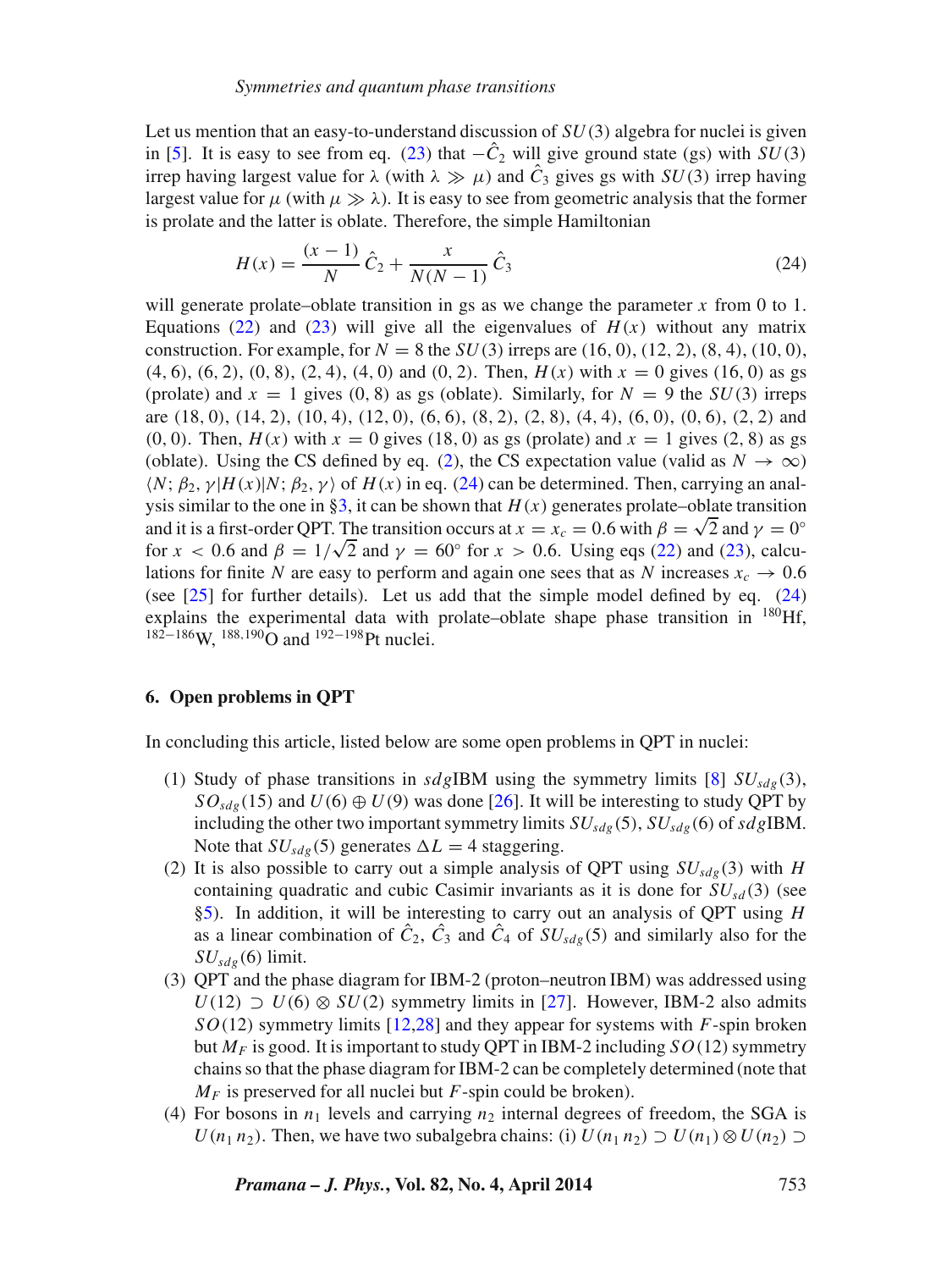$SO(n_1) \otimes SO(n_2)$  and (ii)  $U(n_1 n_2) \supset SO(n_1 n_2) \supset SO(n_1) \otimes SO(n_2)$ . They appear in IBM-2, IBM-3 and IBM-4 models [\[12\]](#page-12-0). QPT between (i) and (ii) need to be investigated.

- (5) OPT in IBFM  $SU^{BF}(3)$  for odd-A nuclei [\[29\]](#page-12-17) and  $SU^{BFF}(3)$  of IBFFM for oddodd nuclei [\[30\]](#page-12-18), as it was done for even–even nuclei (see [§5\)](#page-8-0), will give new insights into QPT in odd-*A* and odd–odd nuclei. In general, it will be interesting and useful to study OPT in heavy  $N = Z$  odd–odd nuclei as they are of astrophysical interest and also they exhibit proton–neutron pairing correlations. These nuclei are being studied using IBM-4, shell model  $SO(8)$  pairing algebra and the so-called deformed shell model [\[6](#page-12-19)[,31](#page-11-5)[,32\]](#page-12-20).
- (6) Phase transitions between the three limits of the shell model  $SO(8)$  pairing symmetries need to be studied. It should be noted that the three limits of this fermion model generate vibrations, rotations and  $\gamma$ -soft spectra in isospin space [\[6\]](#page-11-5).
- (7) In sdIBM, for  $L < 4$  it is possible to write analytical formulas for Hamiltonian matrix elements (V K B Kota, unpublished) when  $H$  is one plus two-body. Therefore, QPT related issues can be analysed in sdIBM for very large values of boson number N with  $L < 4$ . Implementing this will be useful in understanding the results obtained so far using sdIBM and also it can be used for EQPT studies.
- (8) EQPT [\[33](#page-12-21)[,34\]](#page-12-22) is related to changes in level densities and other statistical quantities. Further studies on EQPT will give new insights into the relationship between QPT, quantum chaos and random matrix theory.

# **Acknowledgements**

Thanks are due to F Iachello, R Sahu and R Palit for many useful discussions.

# **References**

- <span id="page-11-0"></span>[1] P Van Isacker, *Rep. Prog. Phys.* **62**, 1661 (1999)
- <span id="page-11-1"></span>[2] F Iachello and A Arima, *The interacting boson model* (Cambridge University Press, Cambridge, 1987)
- <span id="page-11-3"></span>[3] F Iachello and P Van Isacker, *The interacting boson–fermion model* (Cambridge University Press, Cambridge, 1991)
- [4] D J Rowe and J L Wood, *Fundamentals of nuclear models: Foundational models* (World Scientific, Singapore, 2010)
- <span id="page-11-4"></span>[5] V K B Kota and Y D Devi, *Nuclear shell model and the interacting boson model: Lecture notes for practitioners*, published by IUC-DAEF, Calcutta Centre (Kolkata, India, 1996)
- <span id="page-11-5"></span>[6] V K B Kota and J A Castilho Alcarás, *Nucl. Phys. A* **764**, 181 (2006)
- [7] S Lerma H *et al*, *Phys. Re*v*. Lett.* **99**, 032501 (2007) S Lerma H, *Phys. Re*v*. C* **82**, 014302 (2010)
- <span id="page-11-2"></span>[8] Y D Devi and V K B Kota, *Z. Phys. A* **337**, 15 (1990); in *Symmetries in Science VII* edited by B Gruber and T Otsuka (Plenum, New York, 1994), p. 307; *Pramana – J. Phys.* **39**, 413 (1992)

Y Liu *et al*, *Phys. Re*v*. C* **59**, 2511 (1999)